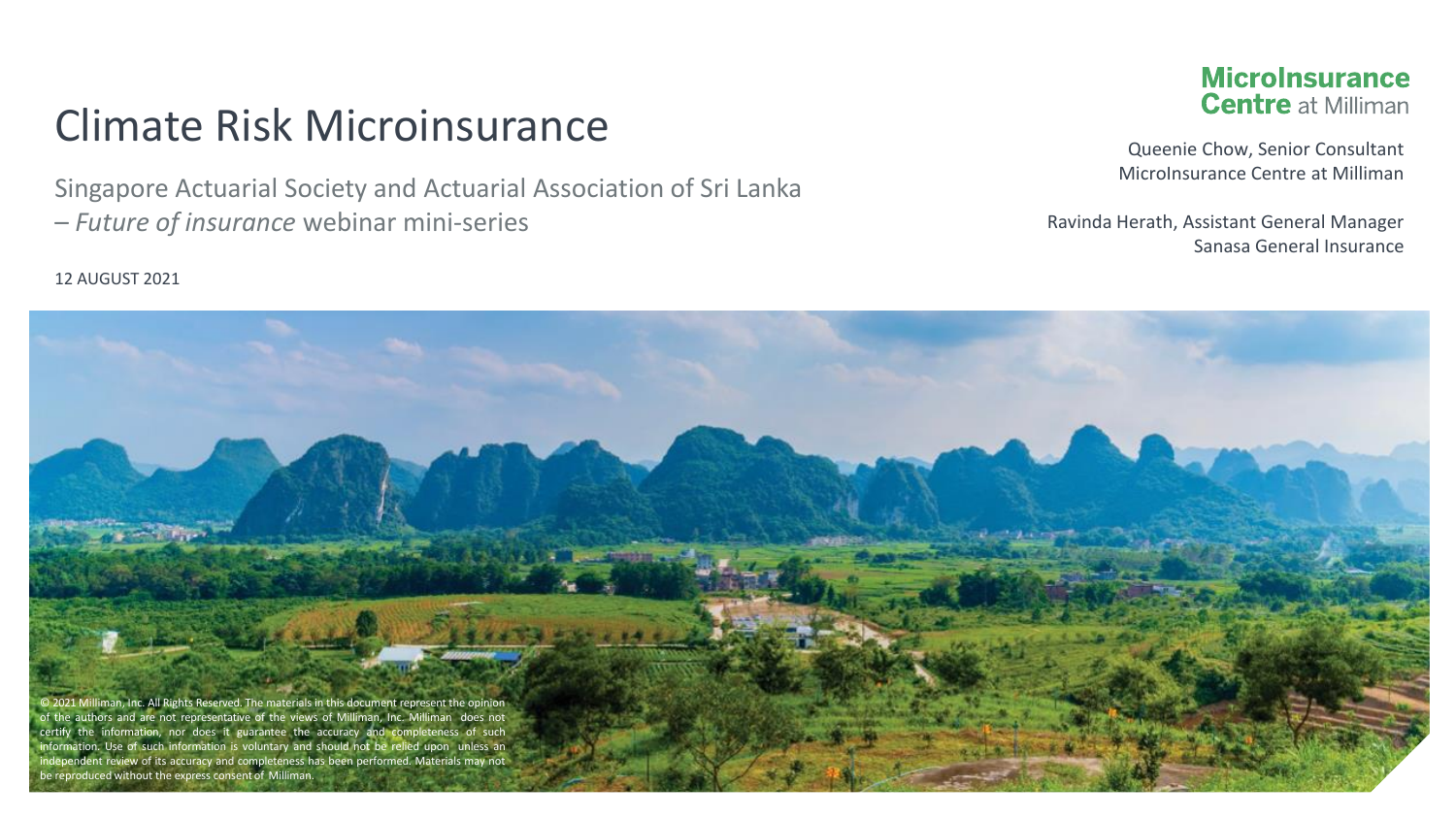## **SRI LANKA FACES SIGNIFICANT THREAT FROM EXTREME HEAT, WITH THE NUMBER OF DAYS SURPASSING 35°C, POTENTIALLY RISING FROM A BASELINE OF 20 DAYS TO MORE THAN 50 DAYS BY THE 2090S, UNDER HIGHEST EMISSIONS PATHWAY**

Source: [Climate Risk Country Profile Sri Lanka](https://www.adb.org/sites/default/files/publication/653586/climate-risk-country-profile-sri-lanka.pdf), World Bank Group, 2020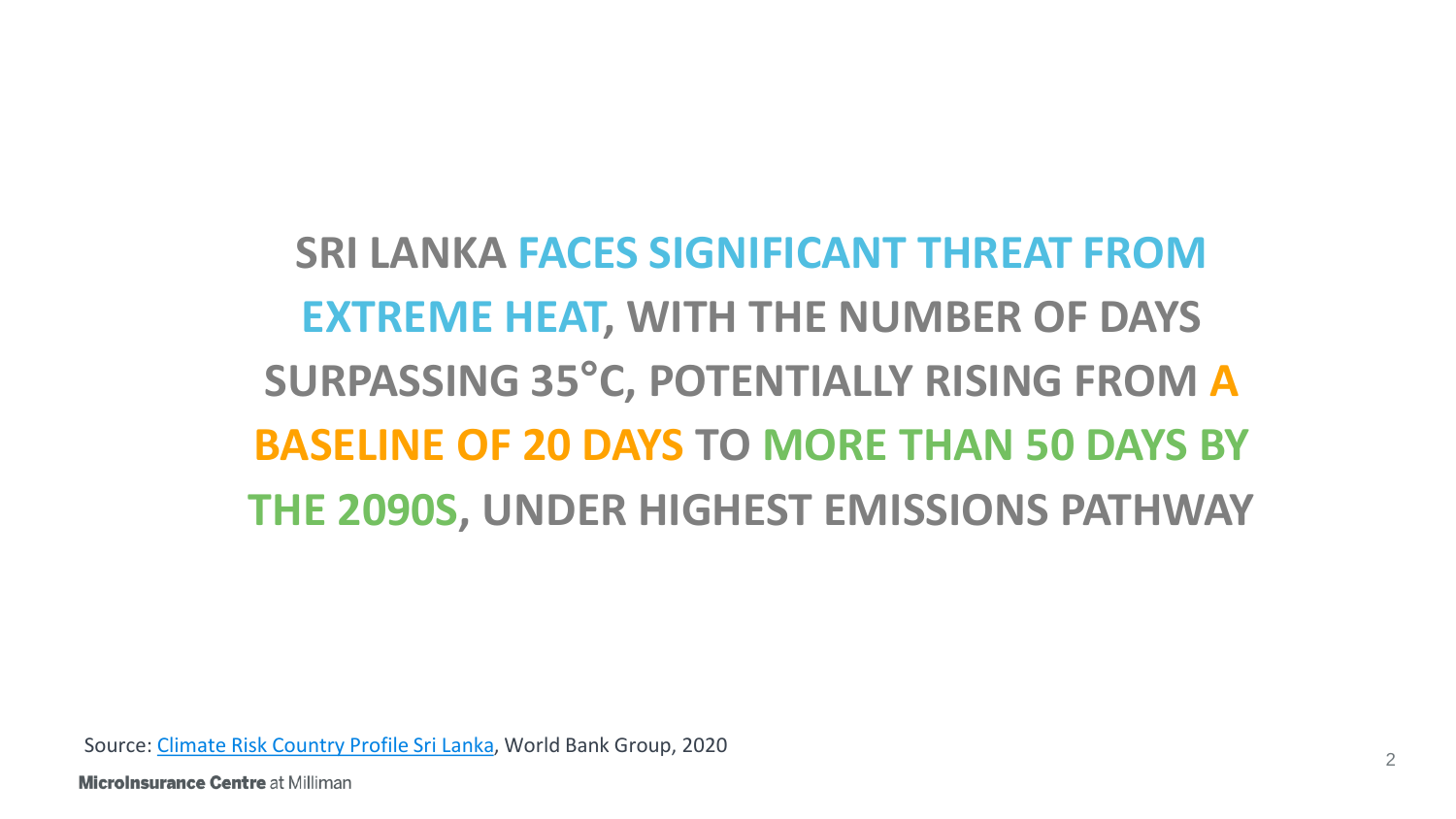# **FALSE ANSWER: MORE THAN 100 DAYS**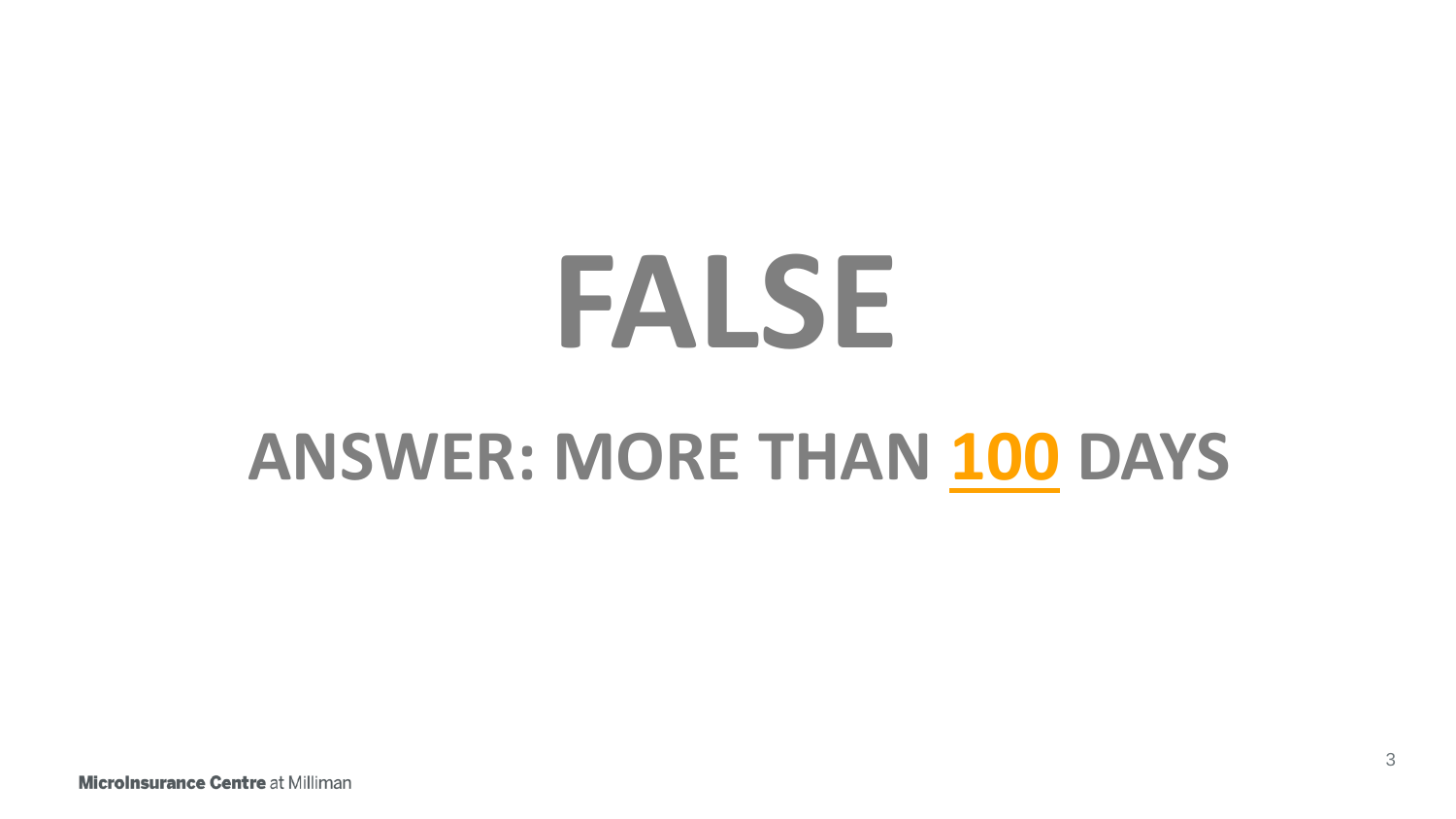## **OVER THE LAST 5 YEARS, SANASA HAS INSURED A CUMULATIVE TOTAL OF 160,000 FARMERS OF WHICH 40% OF POLICYHOLDERS ARE FEMALE**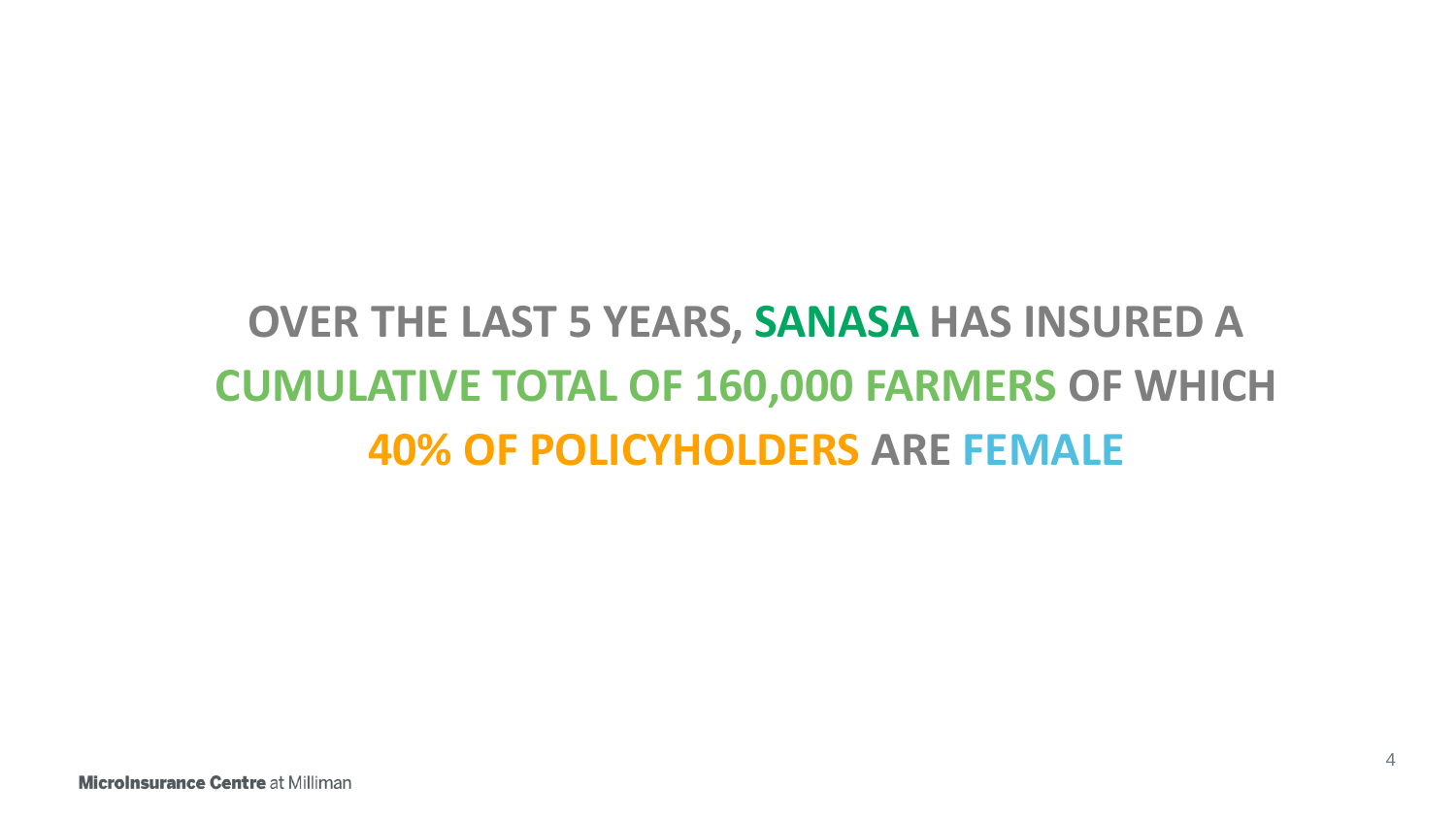# **TRUE**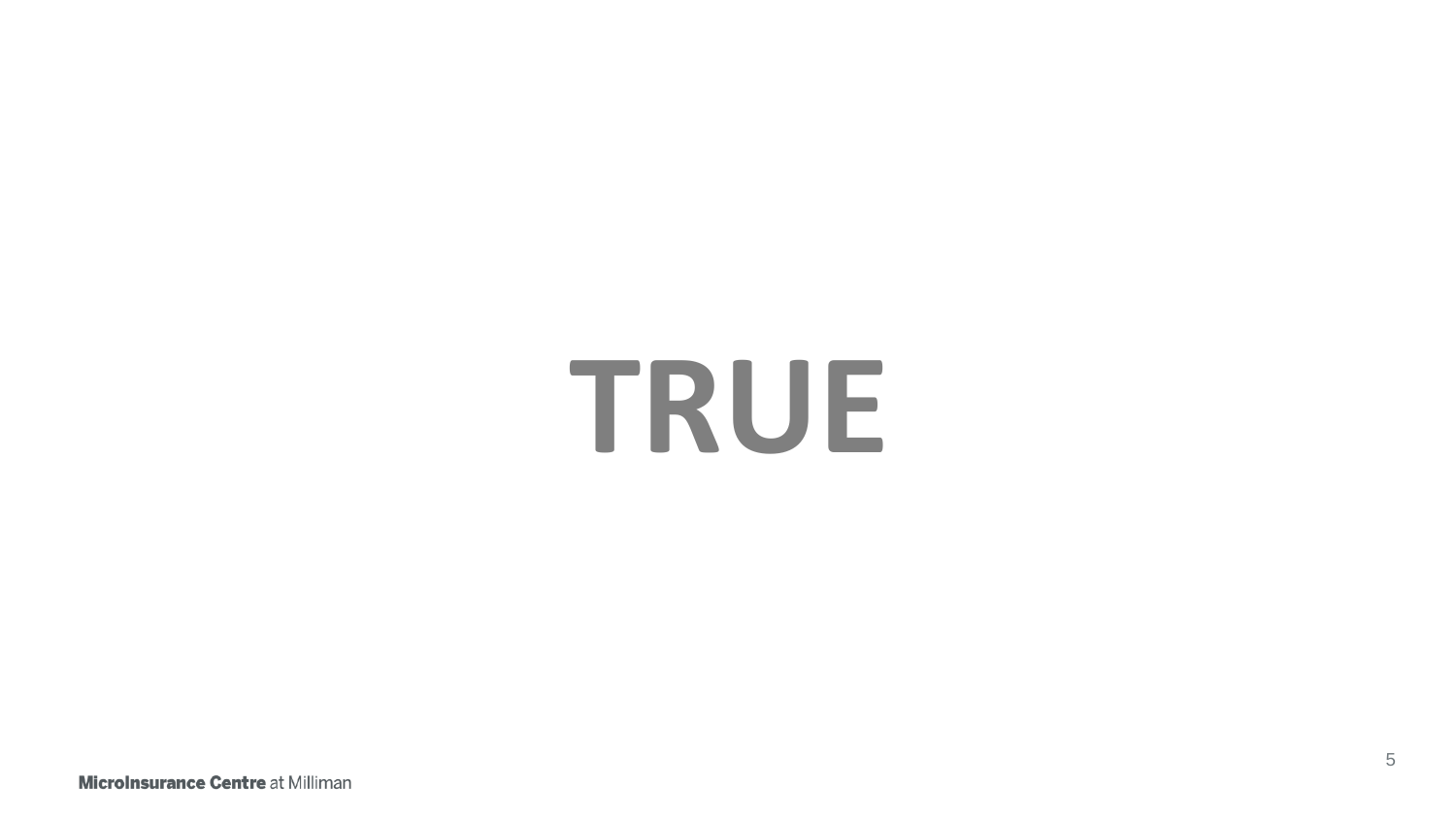#### Agenda

Brief introduction to climate risk microinsurance

Case study: Sanasa

Lessons learnt

*This presentation is intended for educational purposes only and does not replace independent professional judgment. It is not intended to guide or determine any specific individual situation and persons should consult qualified professionals before taking specific actions. Milliman does not assume any duty or liability to parties who receive this presentation.*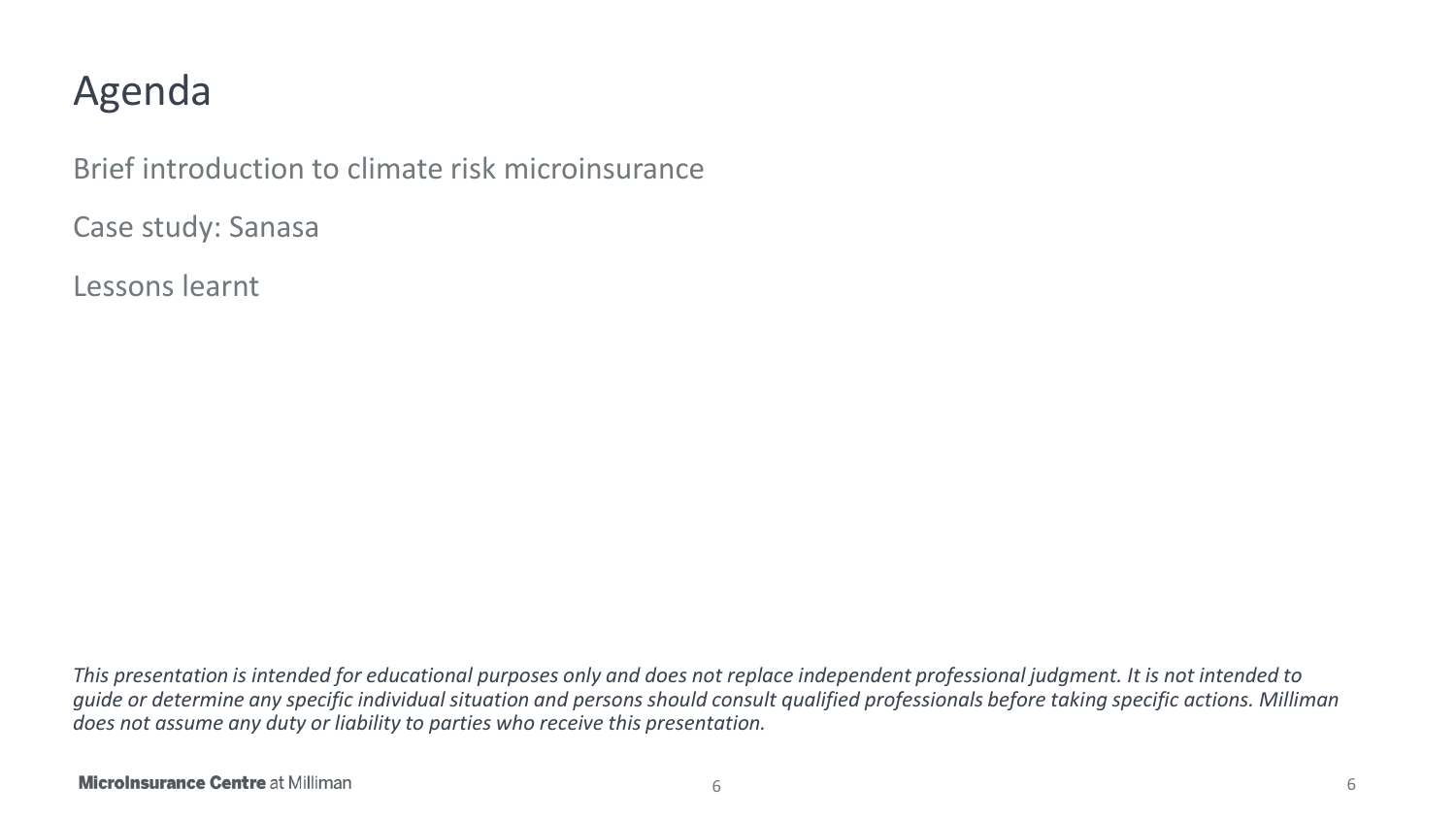## **Introduction**

What is climate risk microinsurance?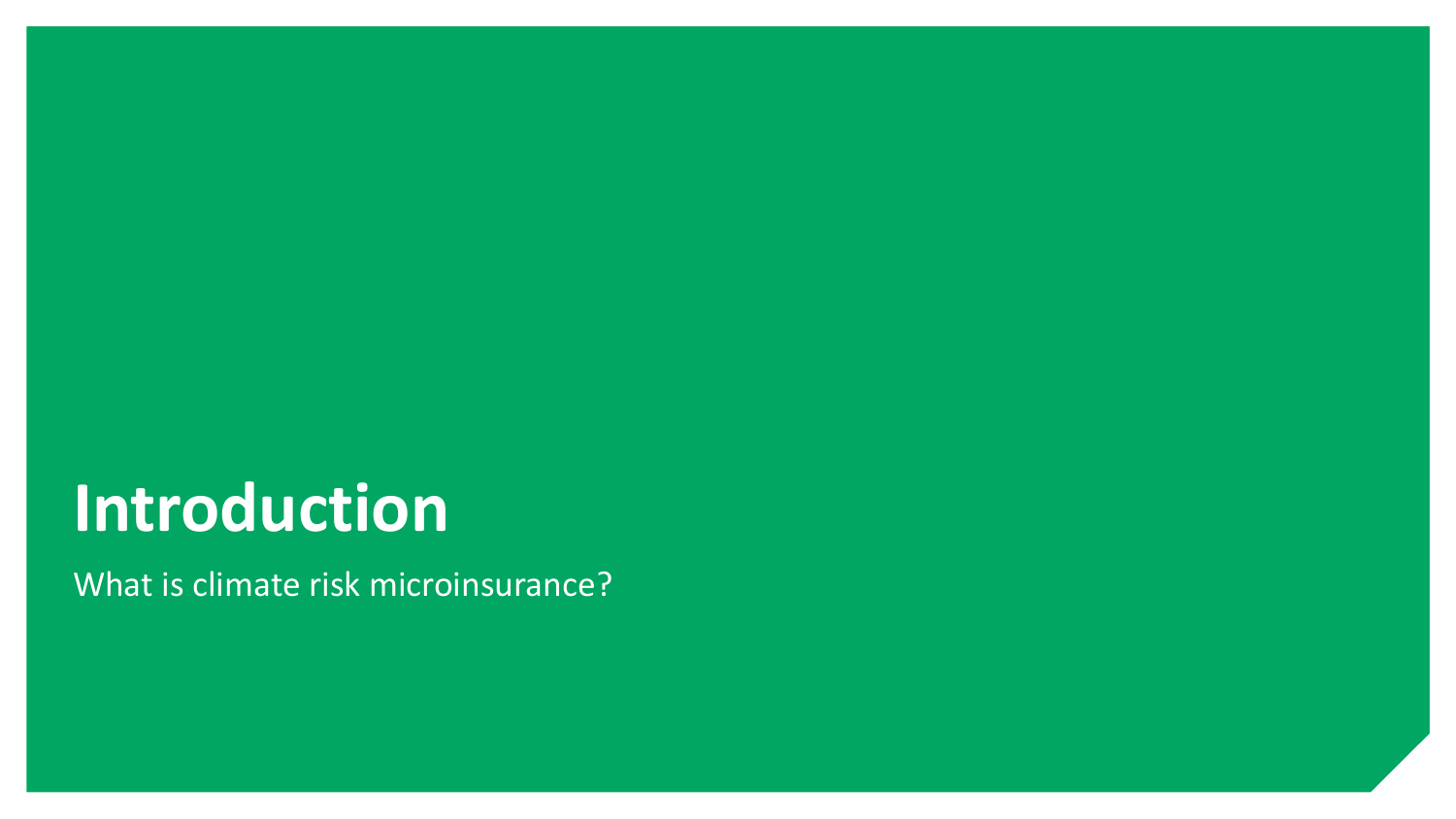*Climate risk microinsurance* is a risk transfer solution that aims to protect low-income populations - individuals, families, businesses and countries against the negative impacts of extreme weather events that are becoming more frequent and more severe due to climate change.

- InsuResilience Global Partnership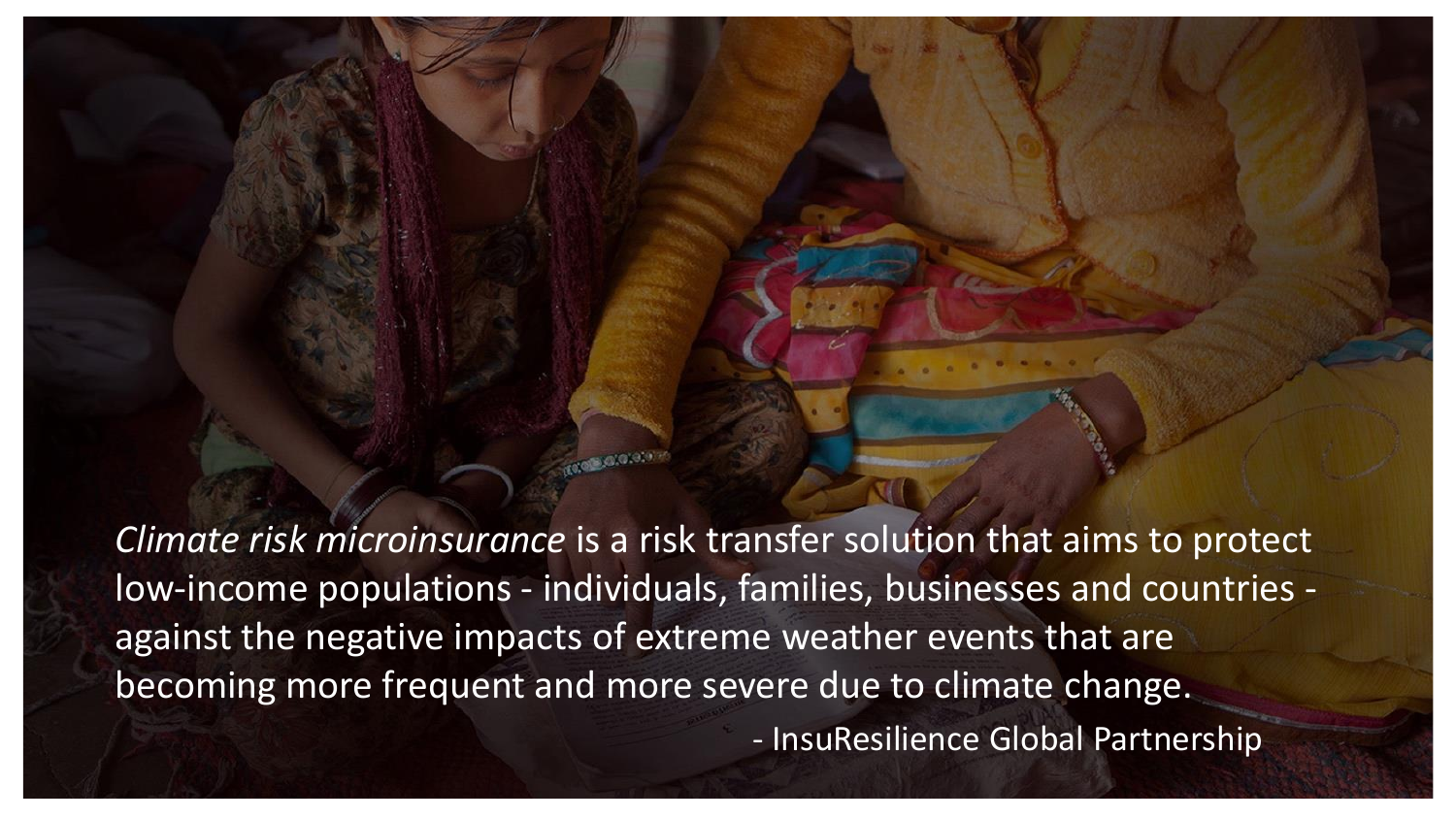#### Microinsurance and sustainable development

There can't be sustainable development without microinsurance

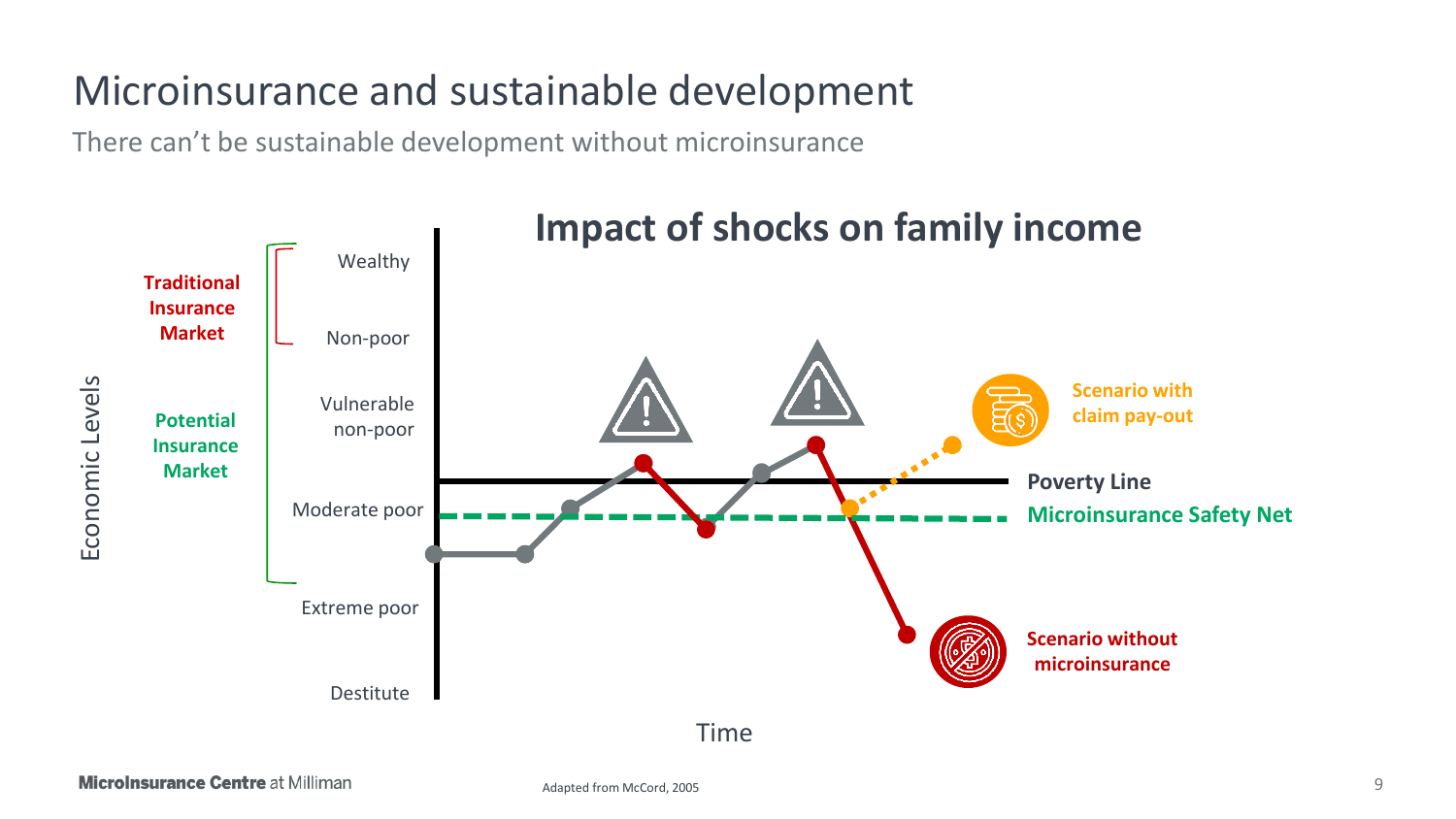# **"Without good insurance the cycle of poverty continues, and sustainable development is not possible."**

— Michael McCord, MIC@Milliman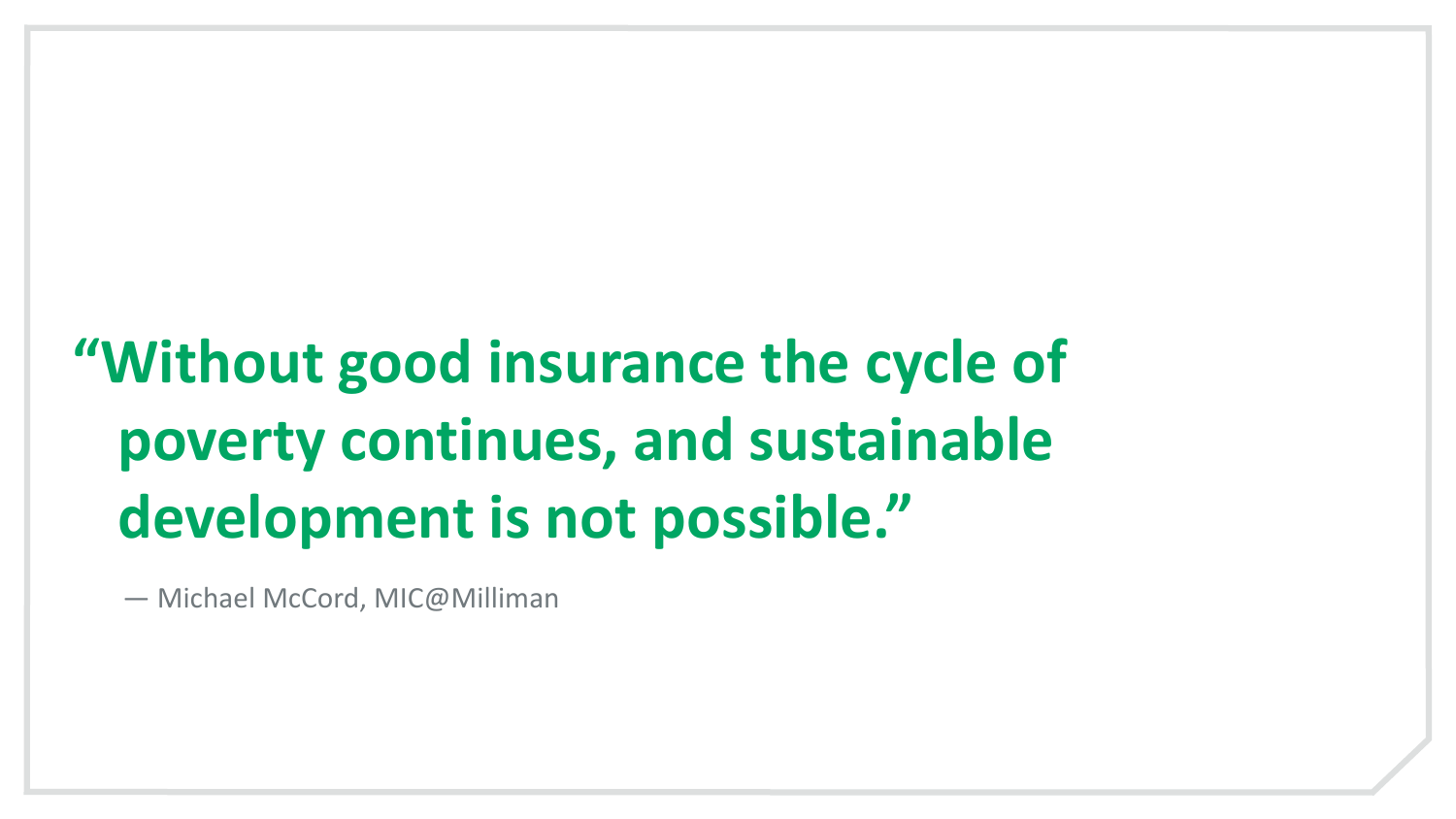## Climate risk insurance

Implementation at three levels

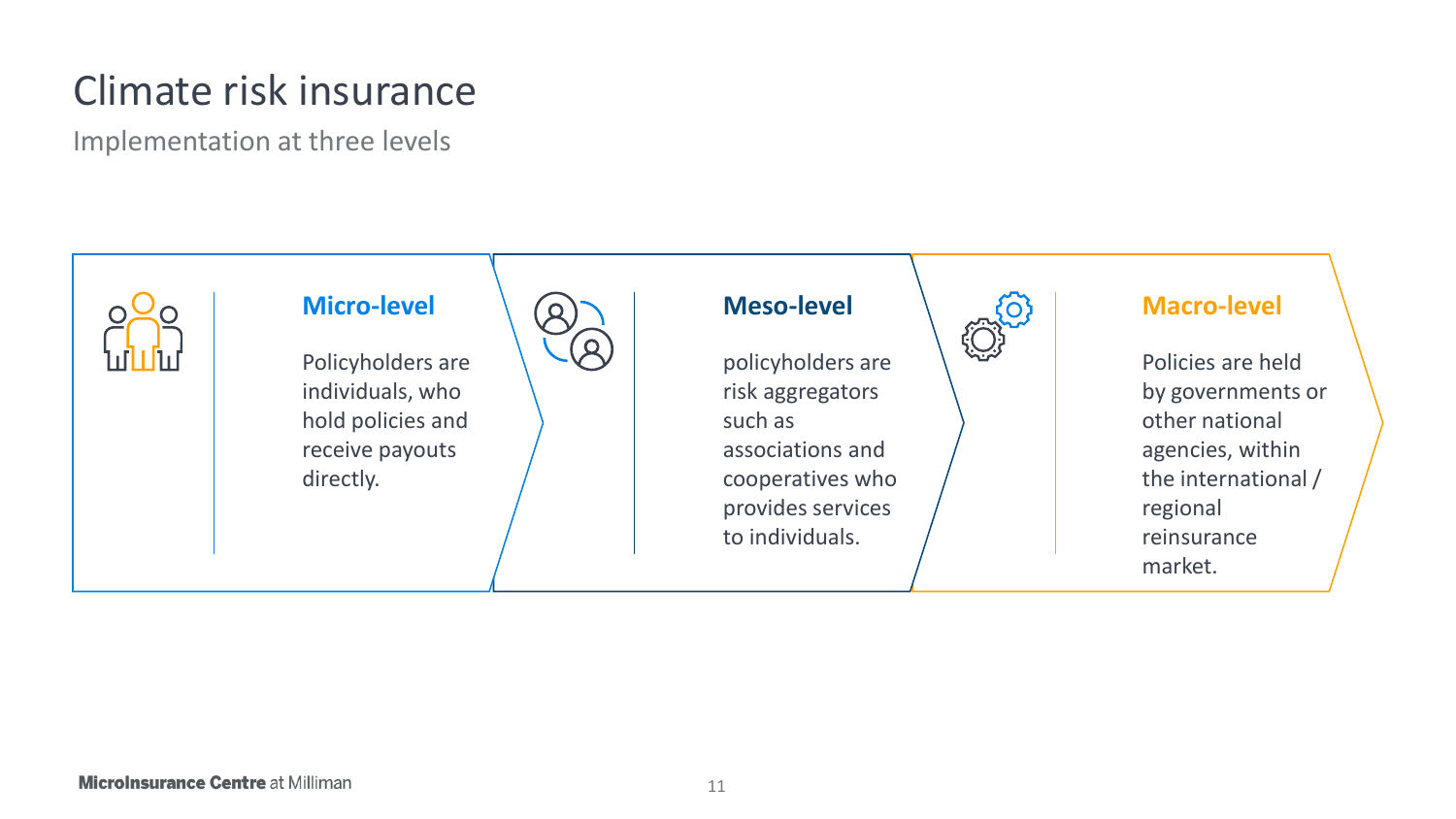#### Actors and the roles they play in delivering climate risk microinsurance

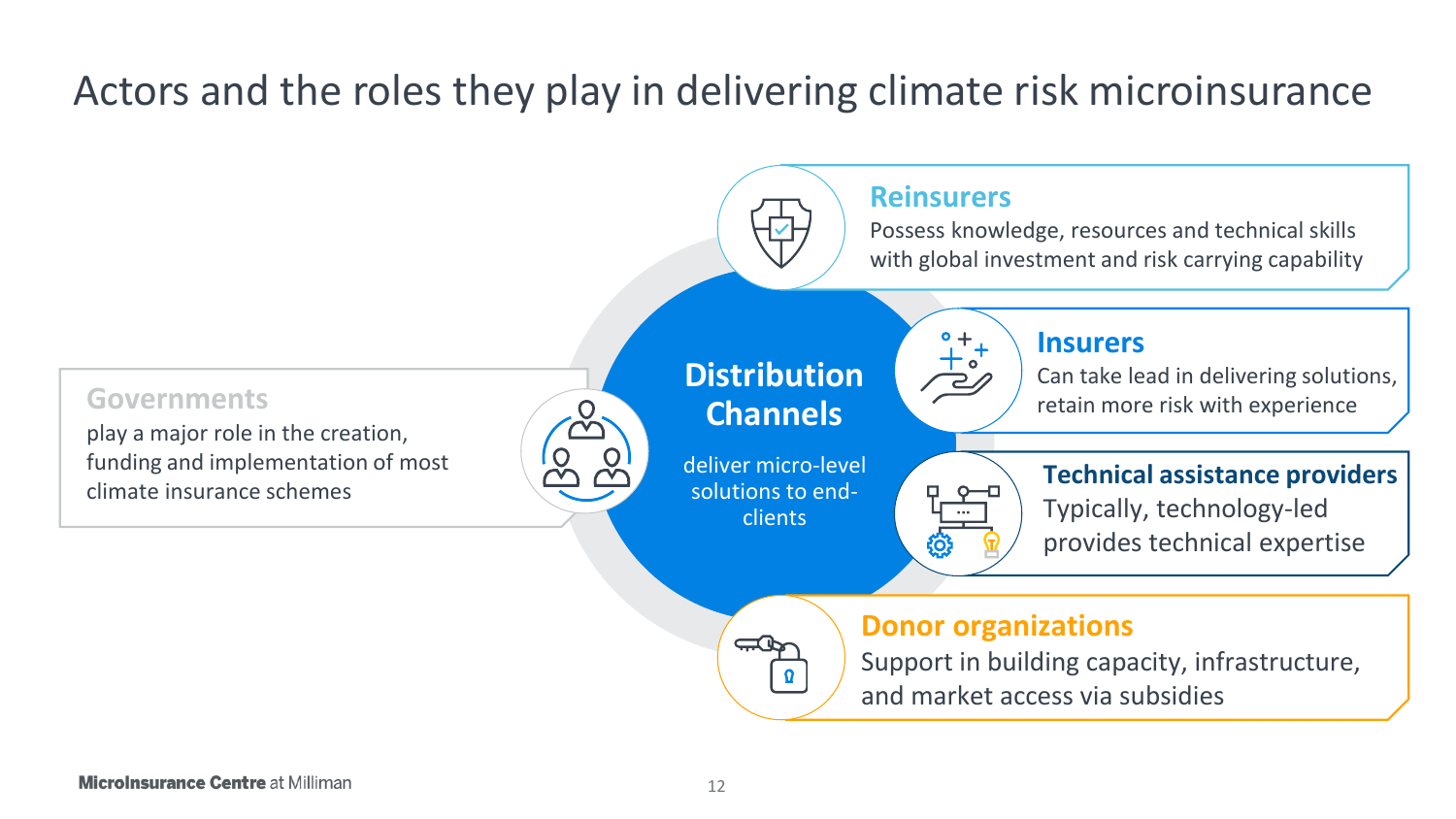#### Types of climate risk insurance products

#### Vegetation index

Indemnity-based Frost index-based Drought index-based *Index insurance* Revenue-based Satellite-based index Weather-based index Area yield index Pasture index insurance Rice Maize Ground nut Tea Property insurance Income replacement due to catastrophe due to weather disturbance

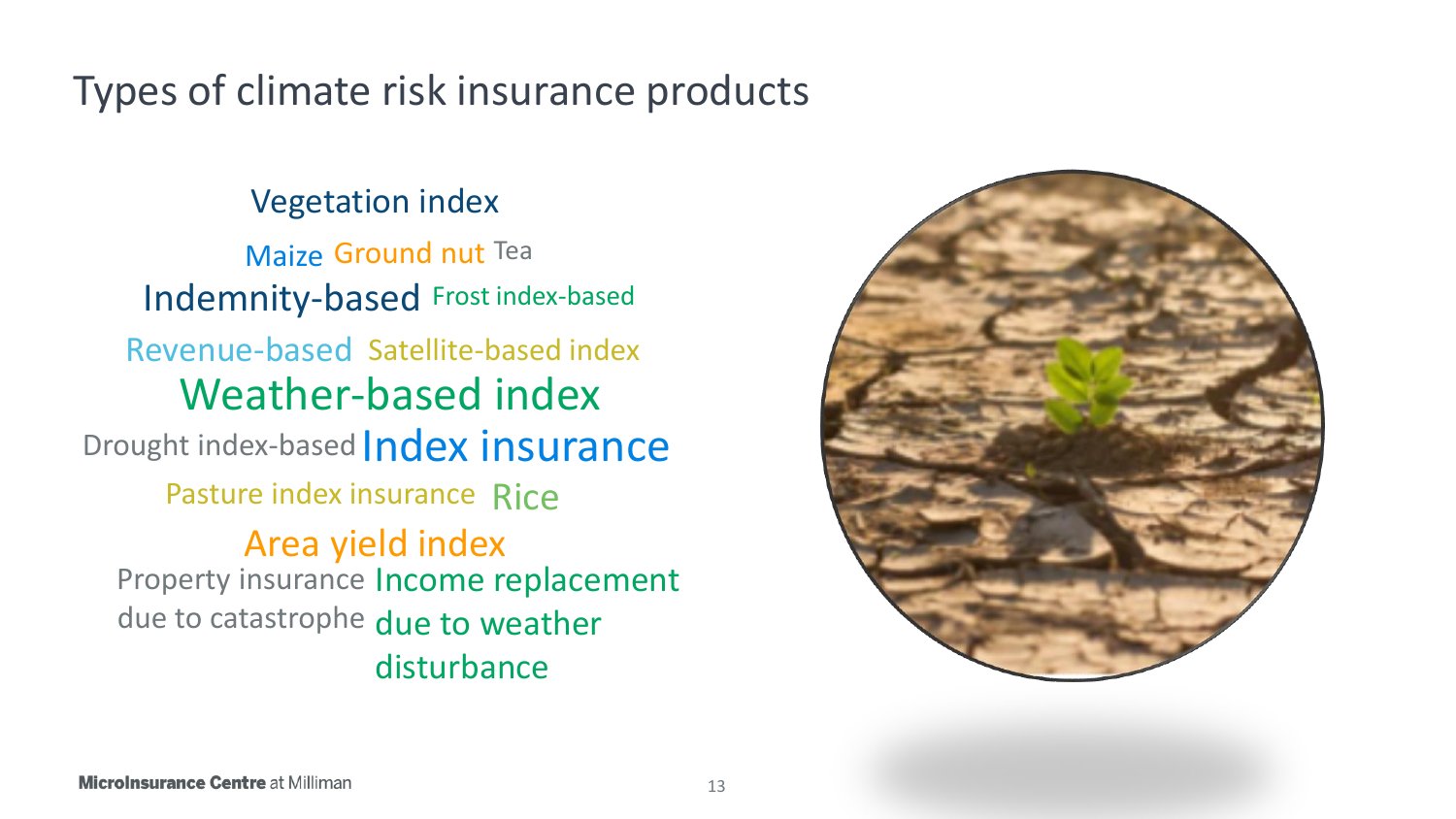#### The microinsurance market  $-$  3 billion people

Is there a business case and can it be commercially viable?

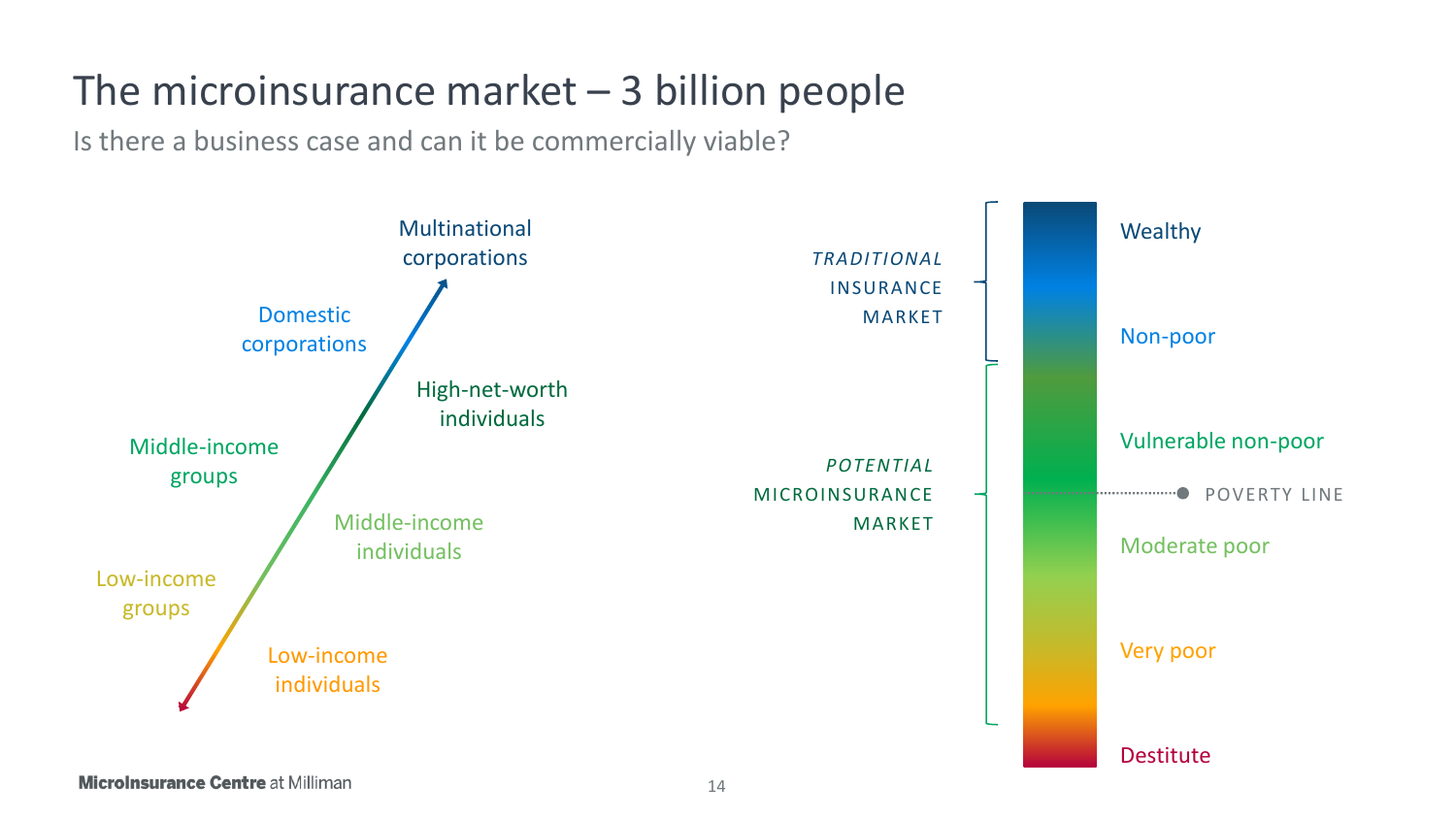## Good microinsurance with business case must be SUAVE

The SUAVE principle continues to be an established standard in microinsurance

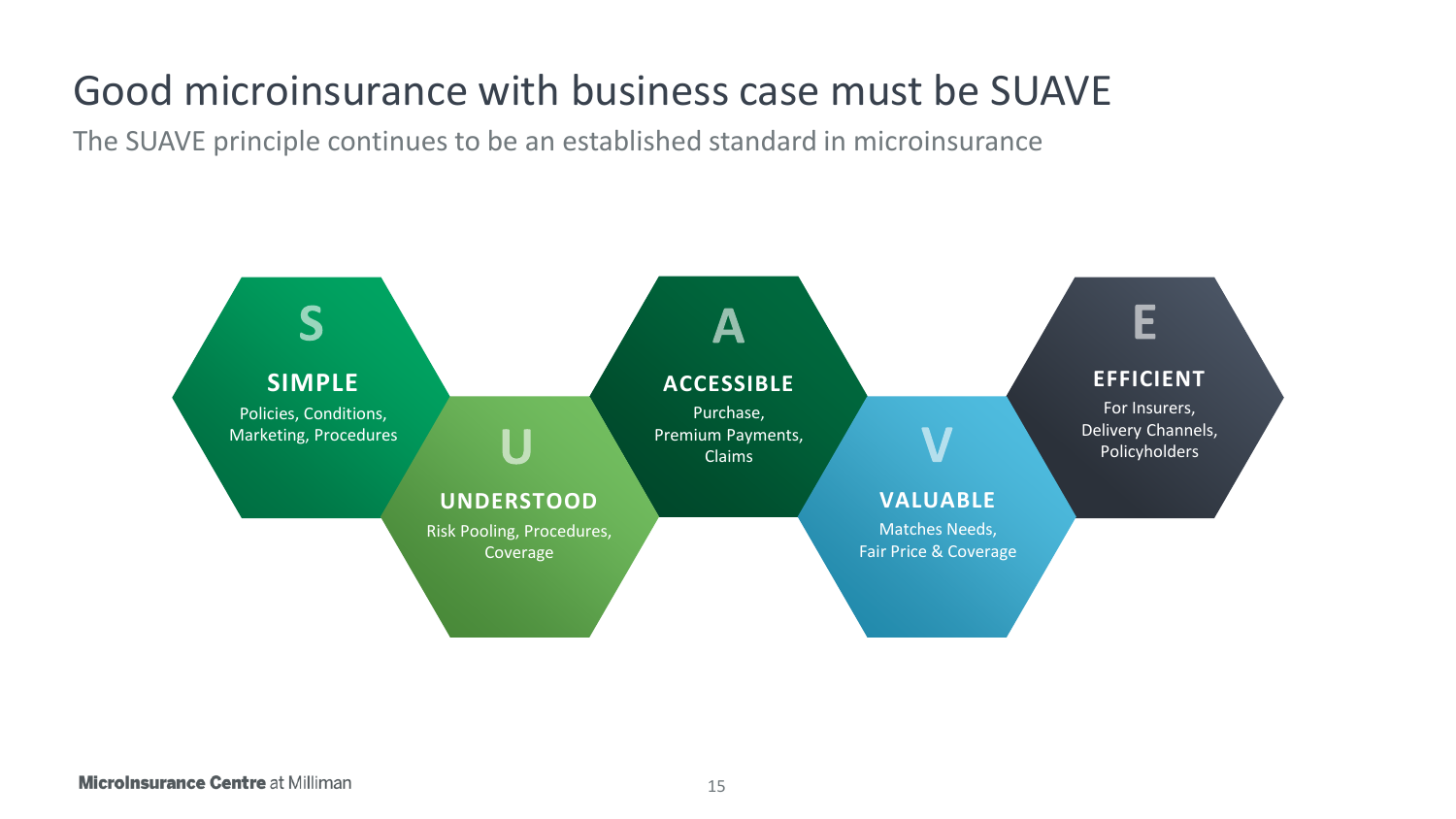# Case Study:

Sanasa in Sri Lanka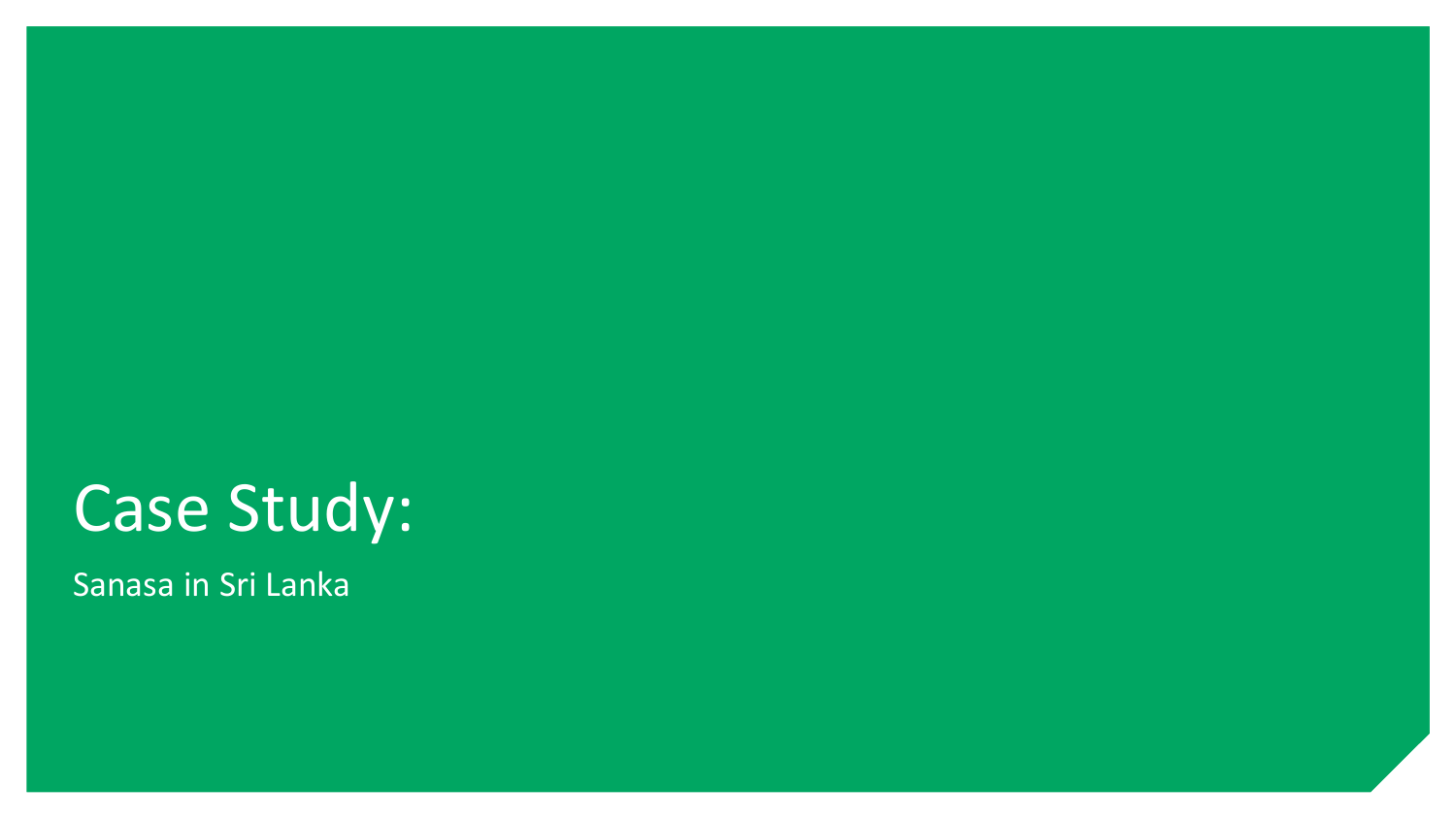### Introduction of Sanasa General Insurance Company Ltd (SGIC)

SGIC ventured into crop insurance in 2010 to better cater for needs of rural farmers



- SGIC, set up in 2002, is a Colombobased insurance company and is owned mostly by SANASA savings and credit societies.
- By building trust in insurance and building brand recognition among the rural communities, SGIC could cross-sell motor and other products.
- By building trust in insurance and building brand recognition among the rural communities, SGIC could cross-sell motor and other products.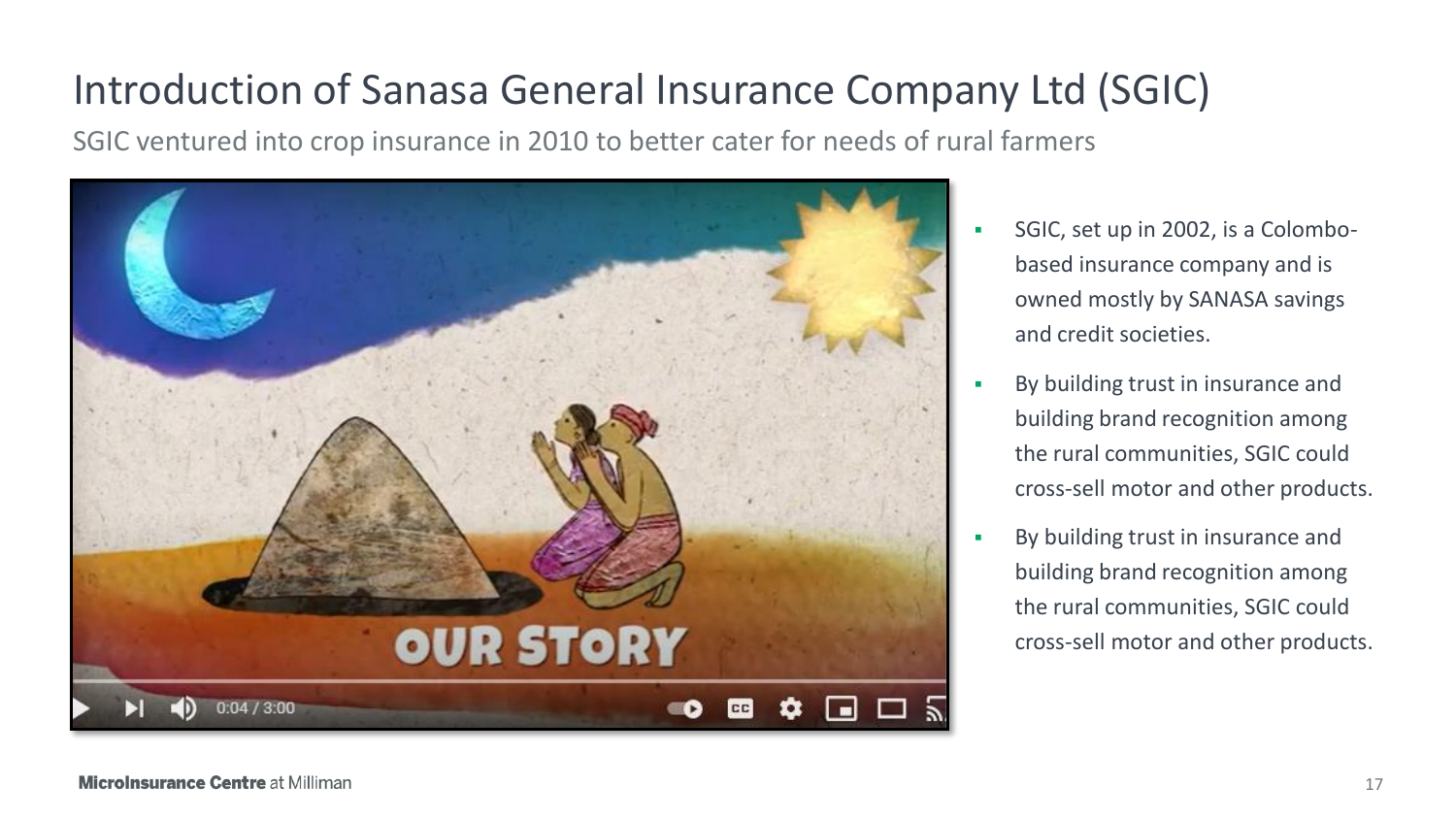## Key challenges in implementing Weather Index Insurance (WII)



#### **Client related challenges**

- Lack of customer confidence on reliability of Rainfall data.
- Lack of awareness of WII.
- Farmers have a negative attitude towards insurance.
- Inability to pay premium upfront.

#### **Technical challenges**

- Product configuration for season/months differs.
- Insurance coverage for weather station area is confined to the extent of limited km radius.
- Basis risk experienced due to microclimatic conditions,
- Yield data was not available and therefore payouts were not calculated equitably.

#### **Other challenges**

- Lack of awareness of WII among office and field staff.
- Difficulty in obtaining daily rainfall weekly basis.
- Difficulty in arranging reinsurance support during initial period.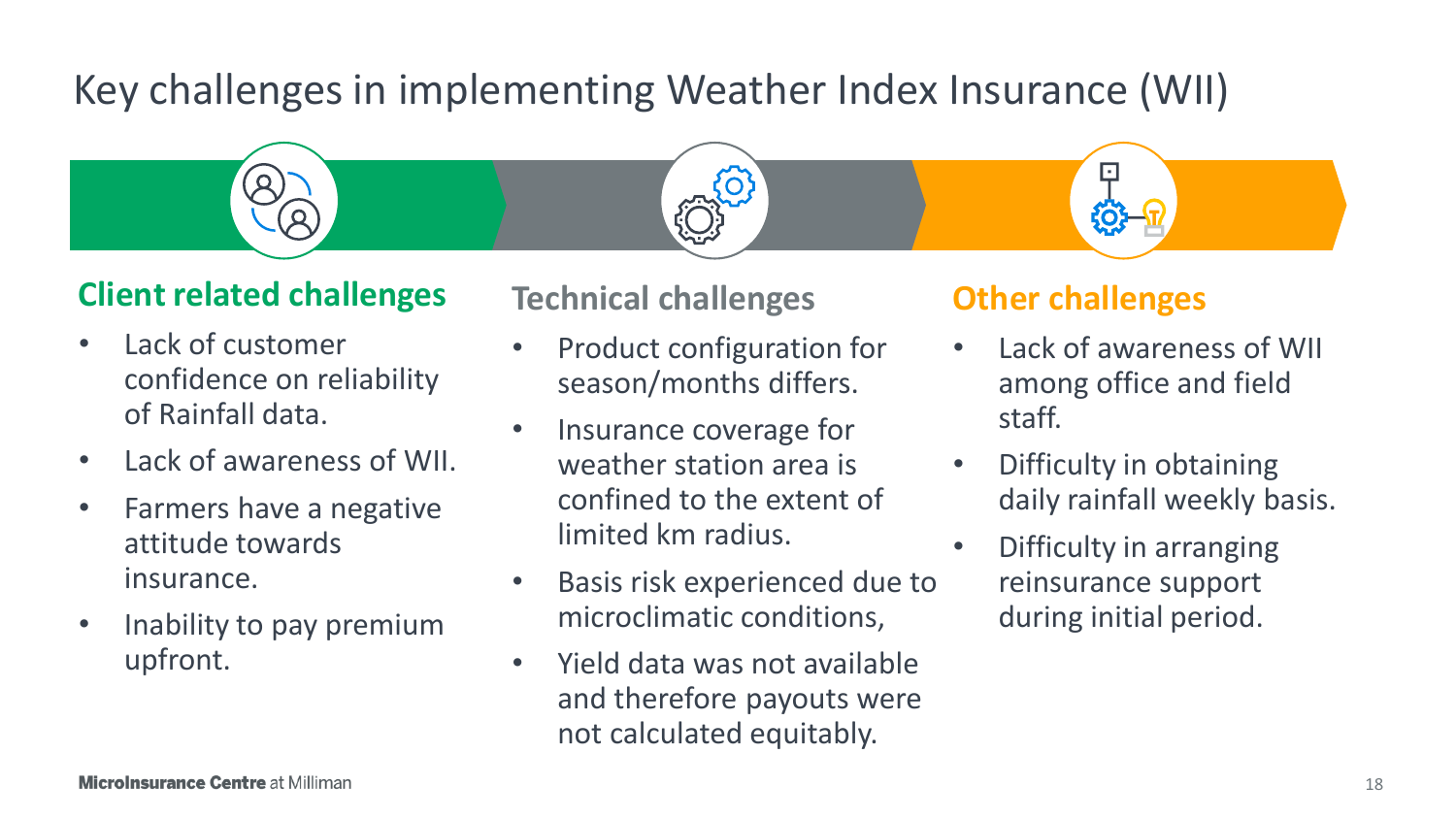## Delivery model and movement towards holistic risk management

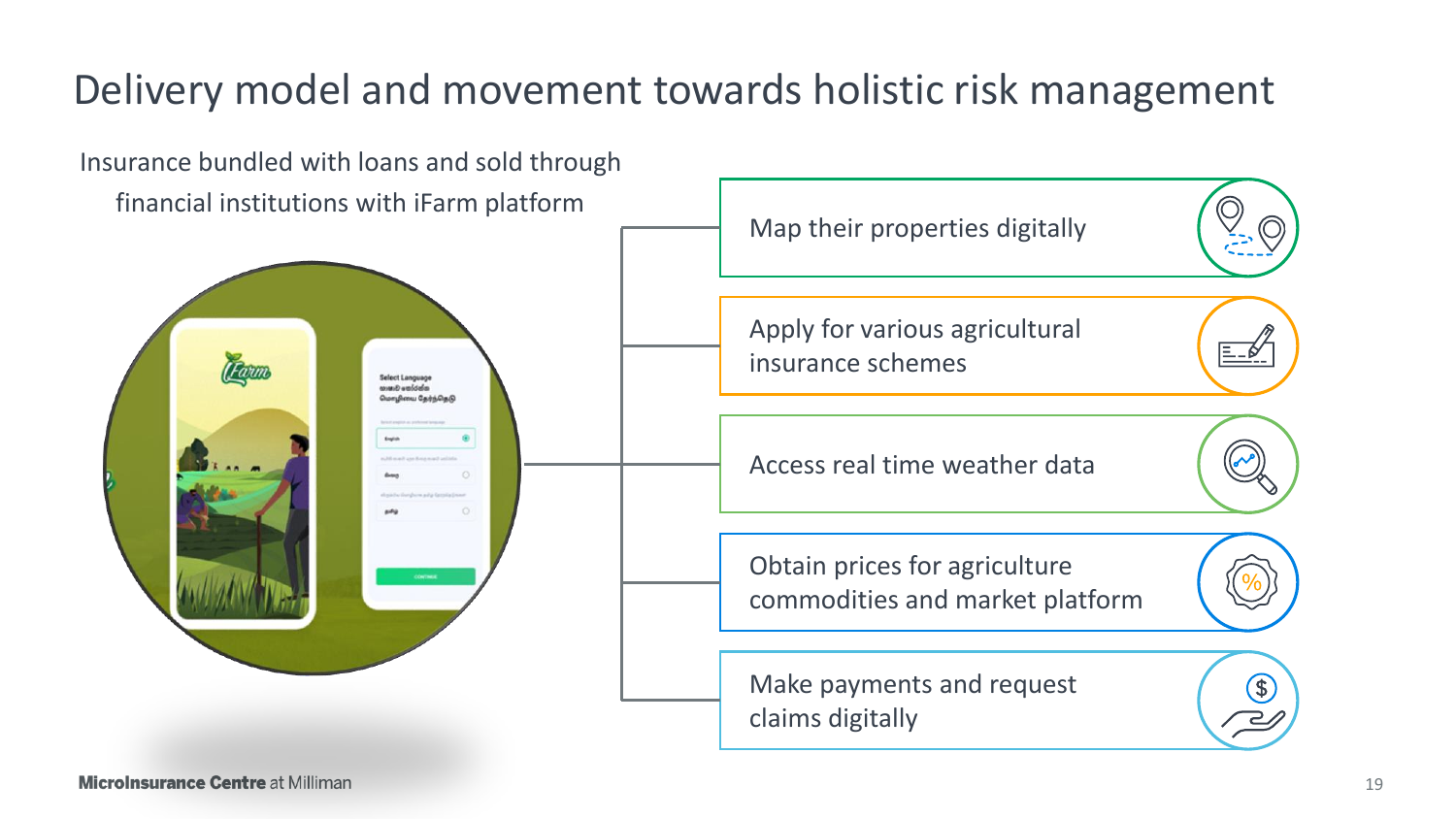# Key lessons learnt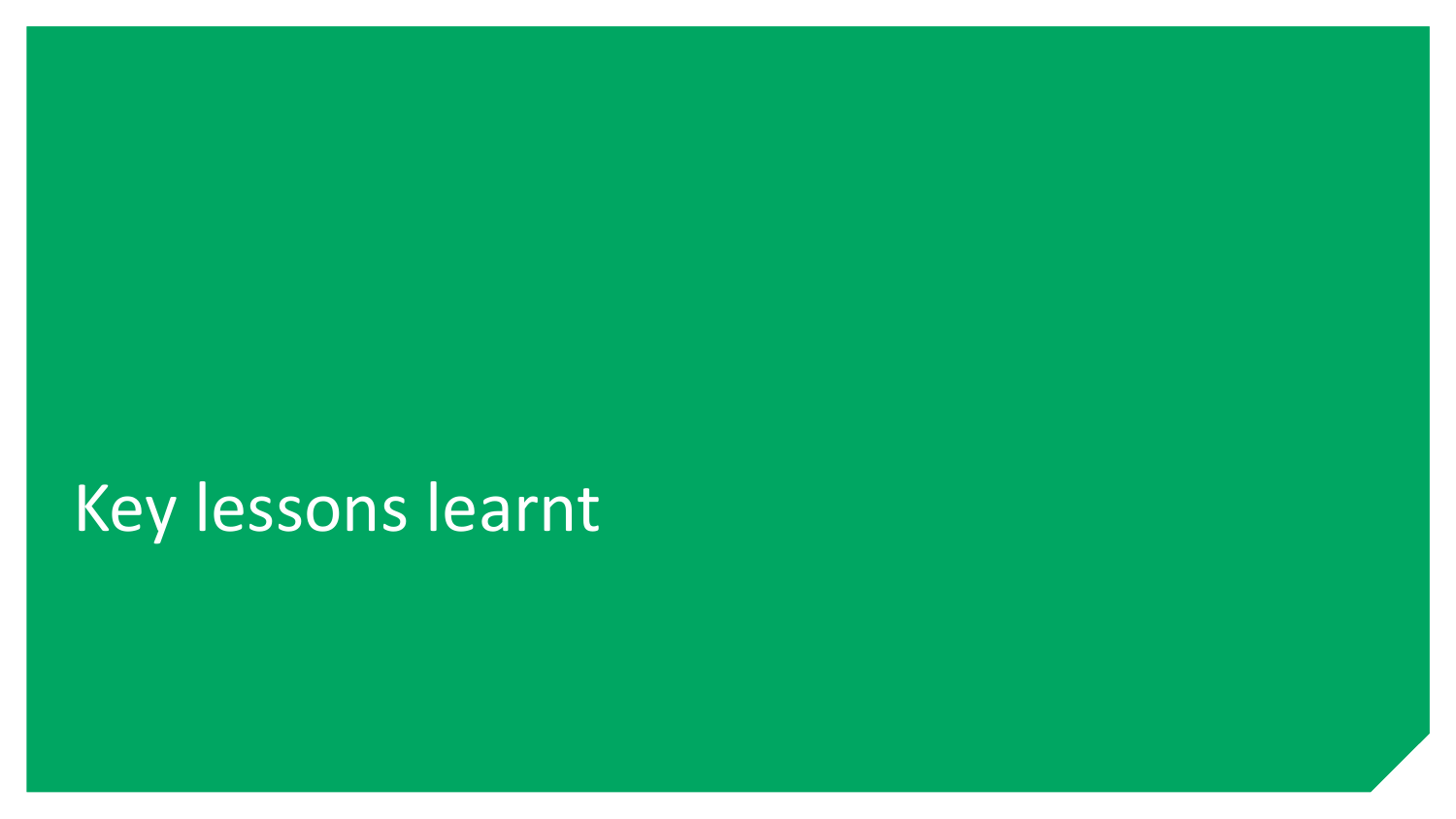#### Risk Management 360 – providing holistic solution to customers



RM360 is an approach to risk management that provides a **holistic solution** to a risk faced by customers.

A broad lens is used to explore potential solutions (financial & non-financial) and design a **risk management blanket** that helps low-income clients **reduce risk** (through prevention, preparation, adaptation) while preparing them to better **retain risk** (through financial and nonfinancial means) and **transfer risk** (through insurance) as the last recourse.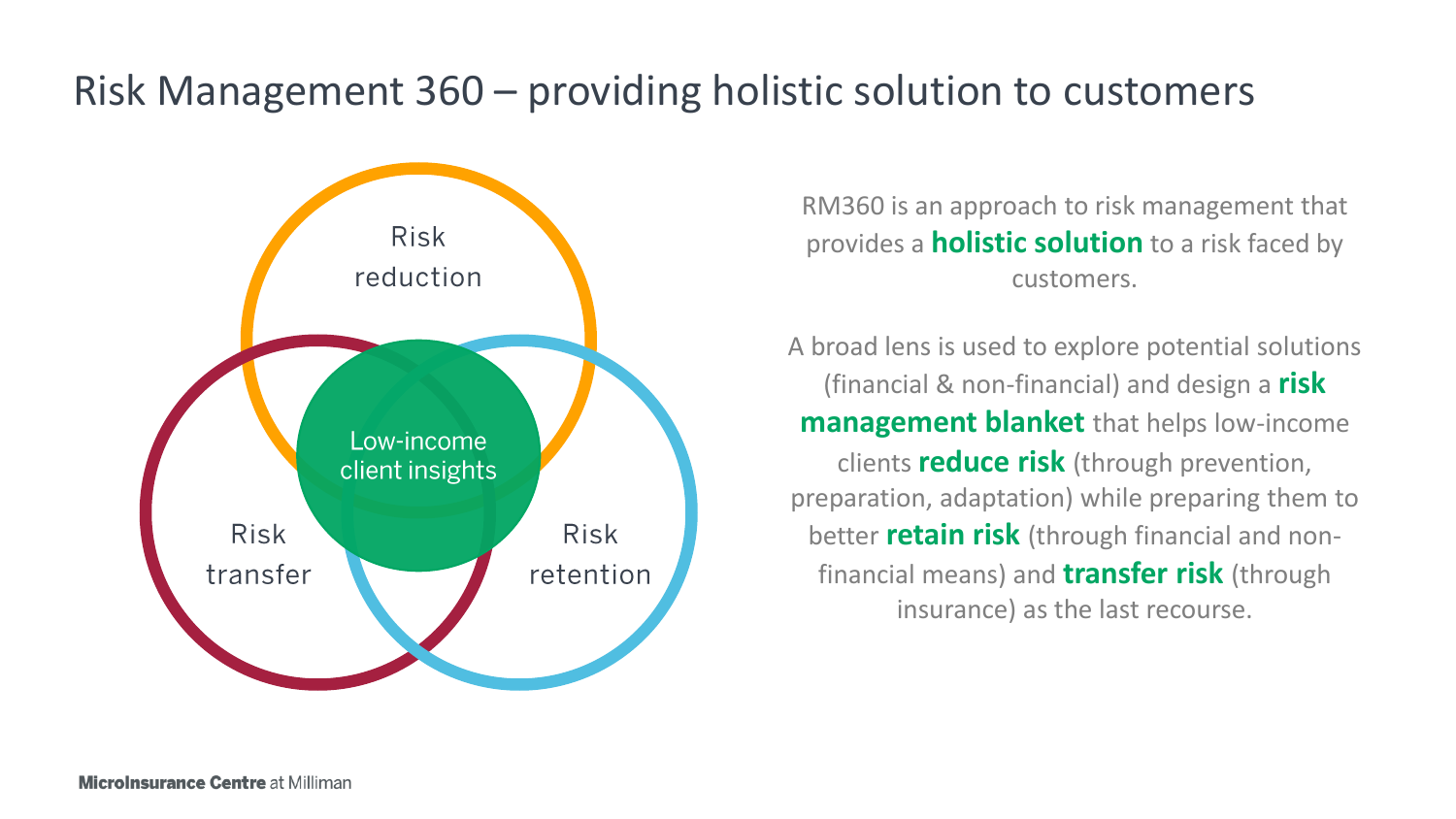# **"Get closer than ever to your customers. So close that you tell them what they need well before they realize it themselves**

— Steve Jobs, Founder and Former CEO Apple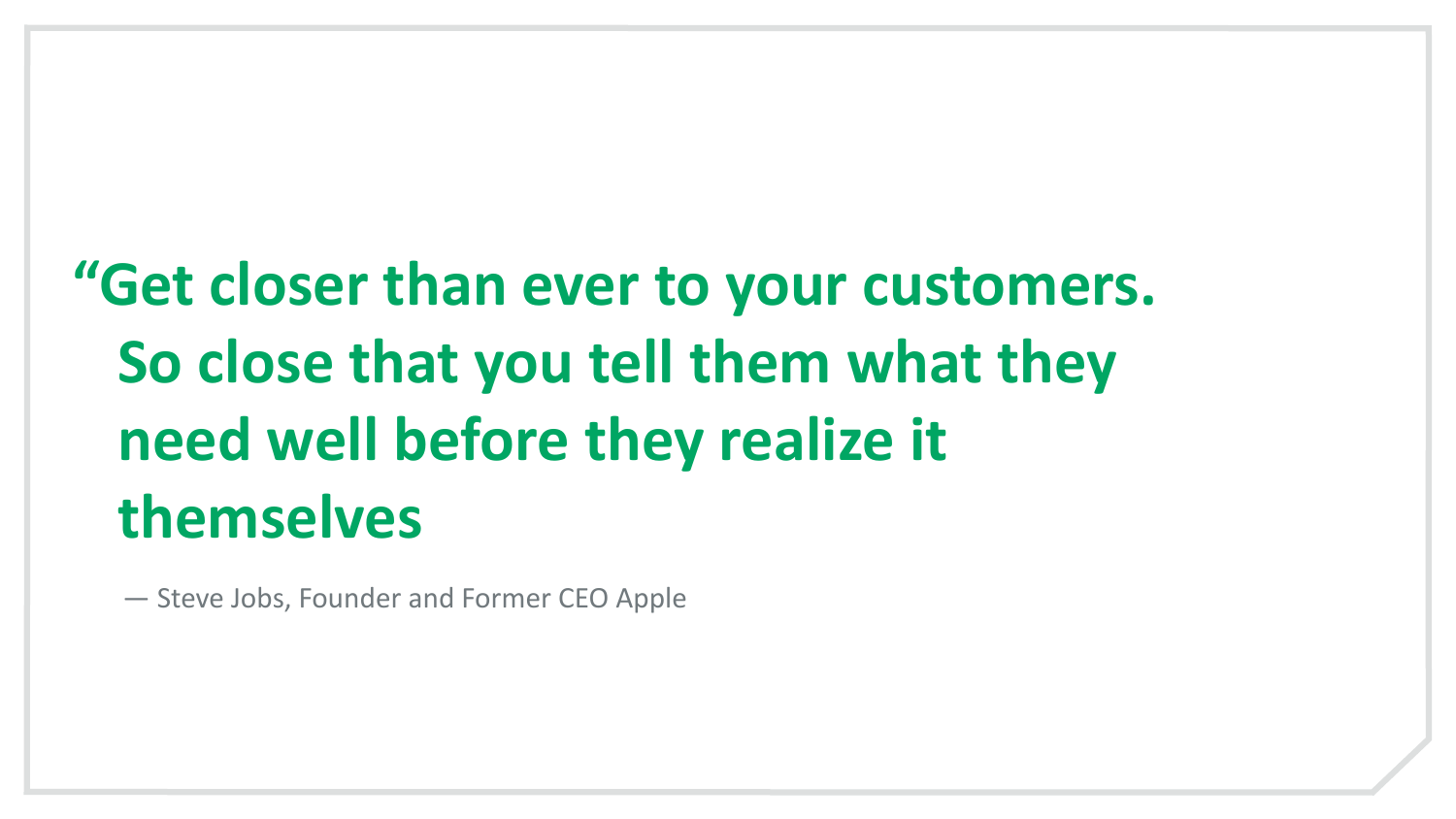## "Making climate risk microinsurance work" case study series



- Strategic need
- Motivations
- **E** Delivery model
- Benefits
- Costs
- Risks
- Challenges
- Time horizon

#### Visit us at: *www.microinsurancecentre.org/*